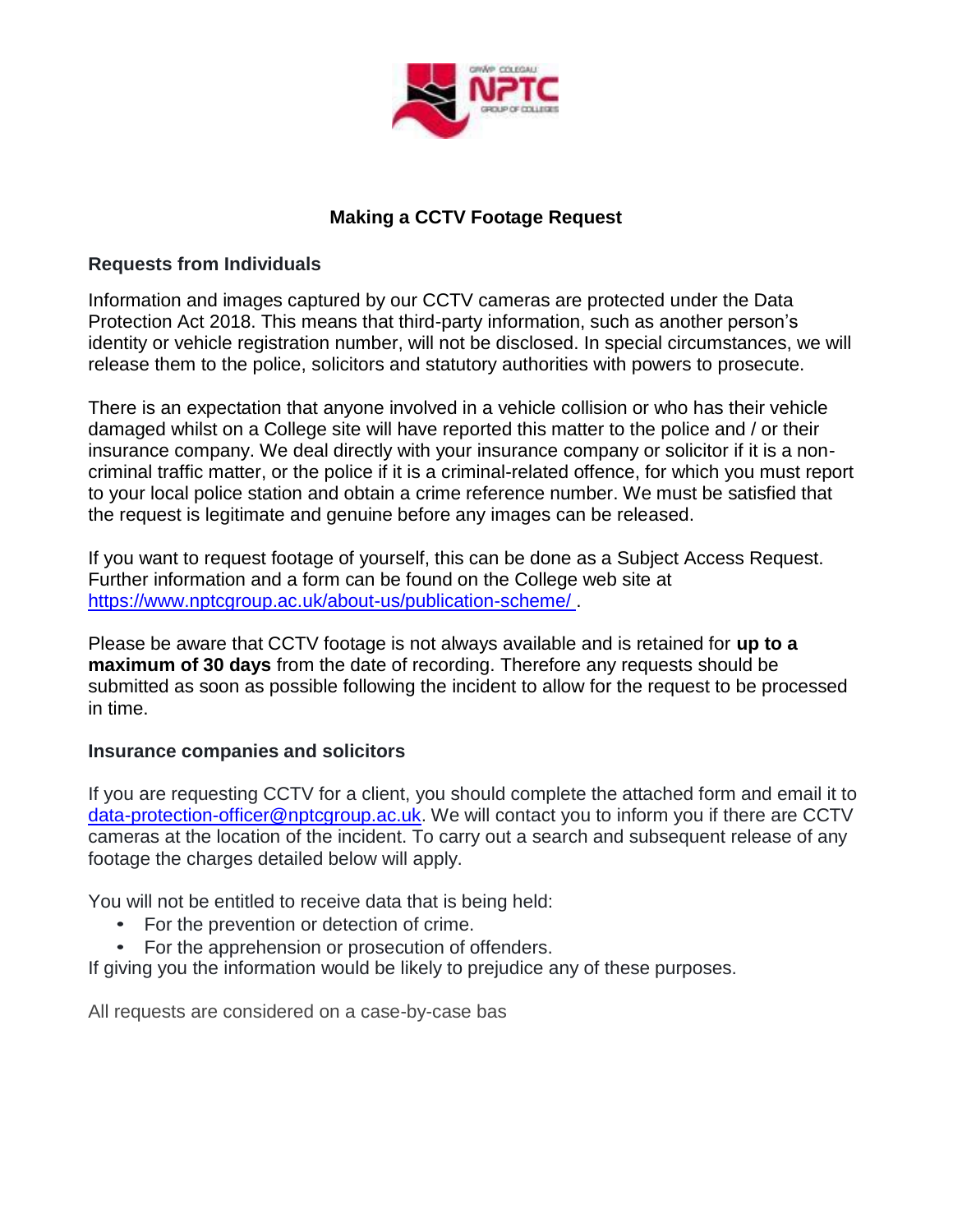### **Charges and Payment Methods**

- CCTV search £25: This fee is to cover the cost to search for the incident and does not guarantee a result
- CCTV release of footage £75: We will make a copy of the footage and send the evidence out to you as the insurance company or Solicitor representing your client.

Payment can be made by one of the following methods:

- by post cheque to be sent to Data Protection Officer, NPTC Group of Colleges, Dwr-Y-Felin Road, Neath SA10 7RF.
- in person cheque, cash or credit / debit card at any College site
- telephone credit or debit card by telephone to the Finance office at Neath College on 01639 648000.

When making payments please state that the payment is for CCTV footage request. Cheques should be made payable 'NPTC Group of Colleges'.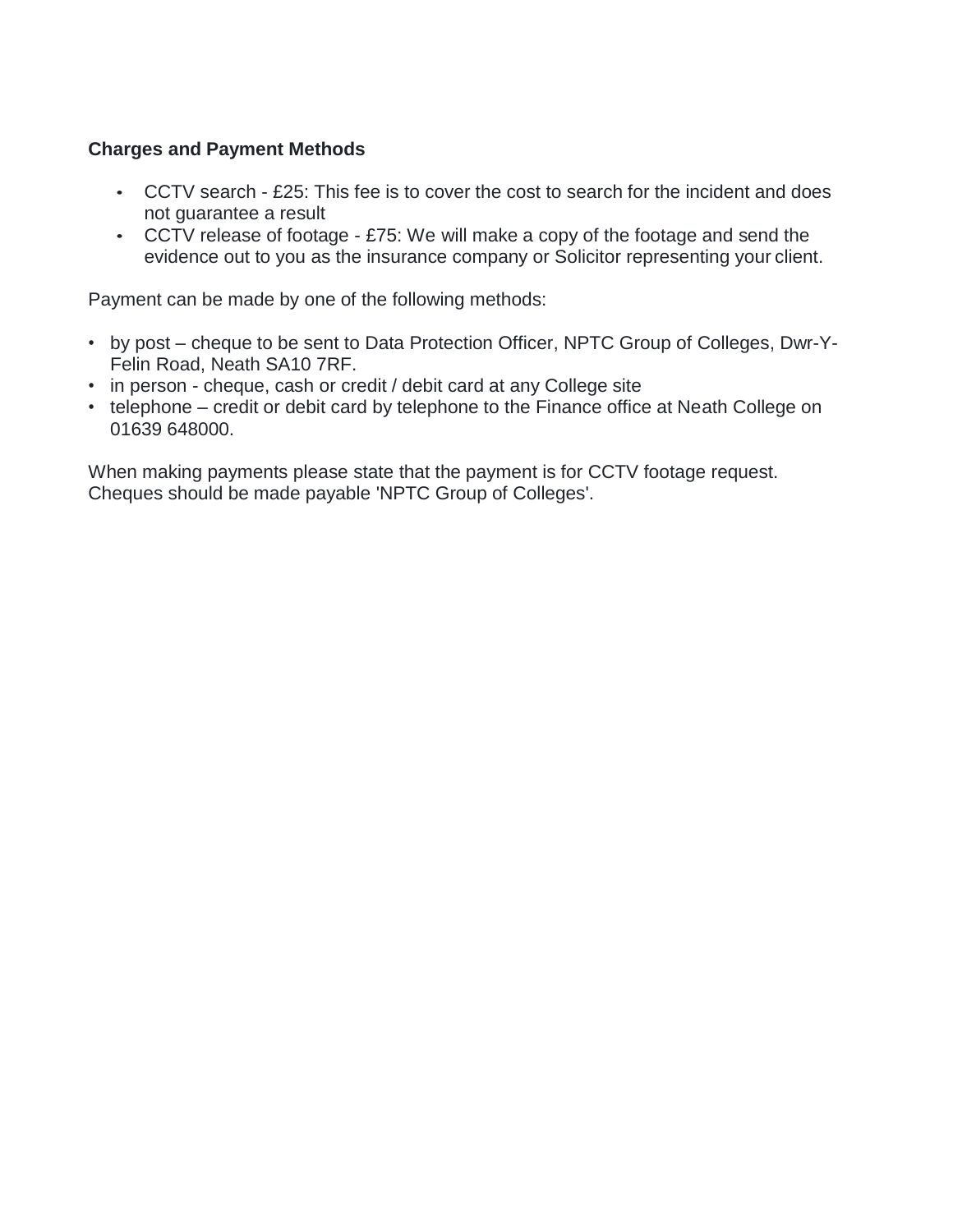

### **CCTV Footage Request Form (Legal & Insurance Proceedings)**

This form is to be used for requesting video data covered by the Data Protection Act 2018, Schedule 2, Part 1(5)(3).

The listed GDPR provisions do not apply where disclosure of the data:-

- a) Is necessary for the purpose of, or in connection with, legal proceedings (including prospective legal proceedings).
- b) Is necessary for the purpose of obtaining legal advice
- c) Is otherwise necessary for the purpose of establishing, exercising or defending legal rights.

To the extent that the application of those provisions would prevent the controller from making disclosure.

NPTC Group of Colleges must be satisfied that all requests are genuine and that persons making a request understand their legal obligations in relation to possessing and making use of images recorded on the Group's CCTV system. Persons requesting images should also be aware that copyright of all images remains with NPTC Group of Colleges and images may not be published or otherwise shown without the specific written permission of the Group.

Please be aware that images from the Group's CCTV system are only retained for **up to a maximum of 30 days** from the date of recording. Therefore please submit your request as soon as possible following the incident to allow for your request to be processed in time. As detailed in the guidance notes a fee may be applicable.

### **1. Details of organisation / firm requesting data**

| <b>Title</b> |  |
|--------------|--|
| First name   |  |
| Surname      |  |
| Position     |  |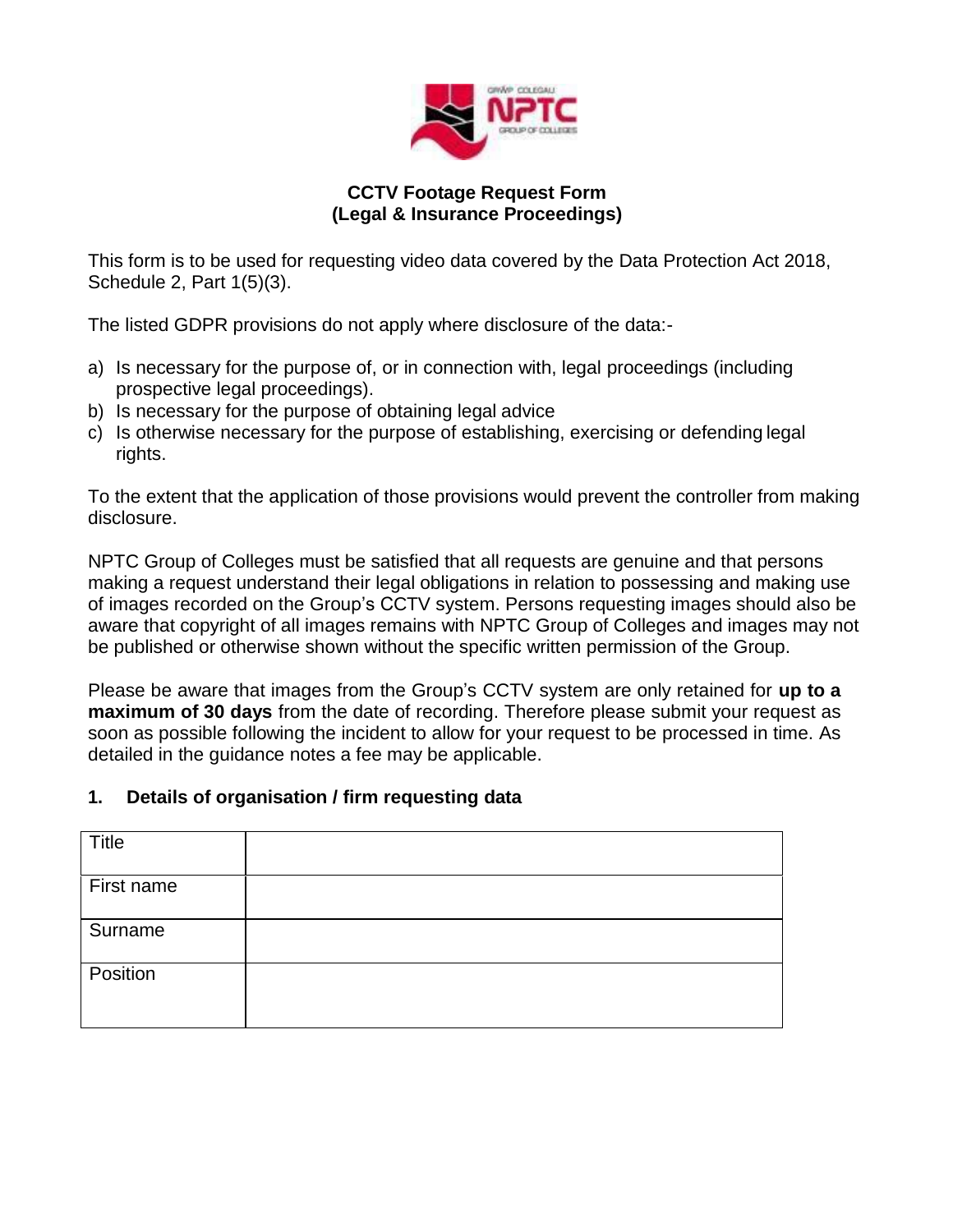| Company name   |  |
|----------------|--|
| Postal address |  |
| Telephone No.  |  |
| Email address  |  |

# **2. Please indicate the purpose for which you are requesting this information.**

| Obtaining legal advice prior in consideration of commencing legal proceedings |  |
|-------------------------------------------------------------------------------|--|
| Defending or Instigating Criminal proceedings                                 |  |
| Defending or Instigating Civil proceedings                                    |  |
| Defending or Instigating an Insurance Claim                                   |  |

# **3. Details of video data being requested**

If the incident involves a vehicle please provide the following details

| Car colour             |  |
|------------------------|--|
| Car make               |  |
| Car model              |  |
| Car registration plate |  |

## **Date and time frame for footage**

| Date of incident                                                                                                                                                      |  |
|-----------------------------------------------------------------------------------------------------------------------------------------------------------------------|--|
| Please give time of incident if known. If not known, please provide the arrival time<br>and time damage discovered or departure time. Please clearly indicate whether |  |
| pm or am                                                                                                                                                              |  |
| Time of incident                                                                                                                                                      |  |
| Start time                                                                                                                                                            |  |
| End time                                                                                                                                                              |  |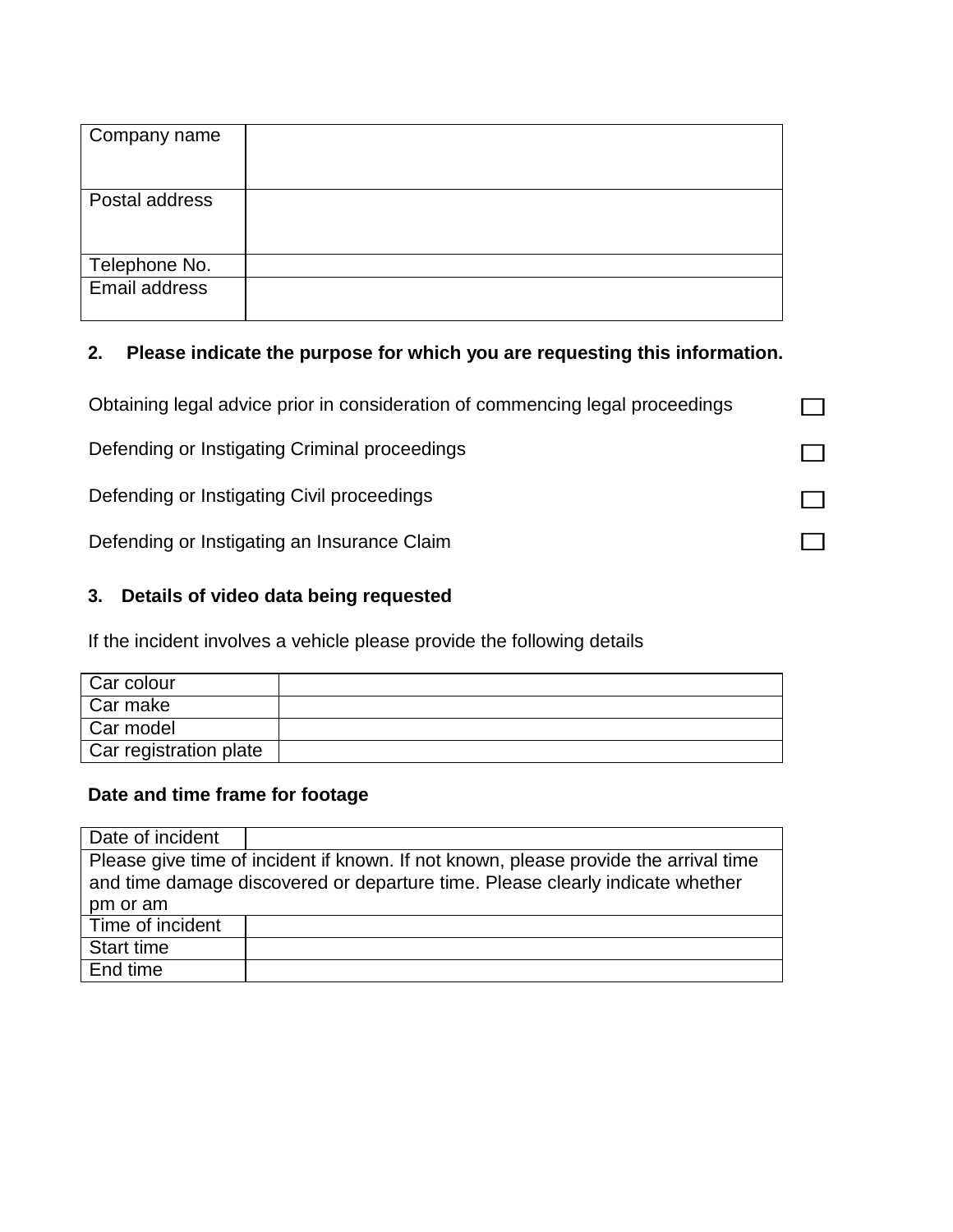#### **Location**

| College site                      |  |
|-----------------------------------|--|
| Location of car park<br>/ vehicle |  |

Please use this section to give any further details that will help us locate the footage required and a description of the incident. The more specific the detail the easier it will be to locate the data.

### **4. Requests on behalf of the Data Subject:**

If you are acting on behalf of the Data Subject you must have their signed, written authority to do so and you must enclose that authority and proof of identity with your request. Please complete this section taking care to submit the request with the appropriate proofs of identity.

| <b>Details of the Data Subject</b> |  |  |
|------------------------------------|--|--|
| Full name                          |  |  |
| Address                            |  |  |
|                                    |  |  |
|                                    |  |  |
| Email address                      |  |  |
| Telephone No:                      |  |  |

**Please describe your relationship with the Data Subject that leads you to make this request for information on their behalf.**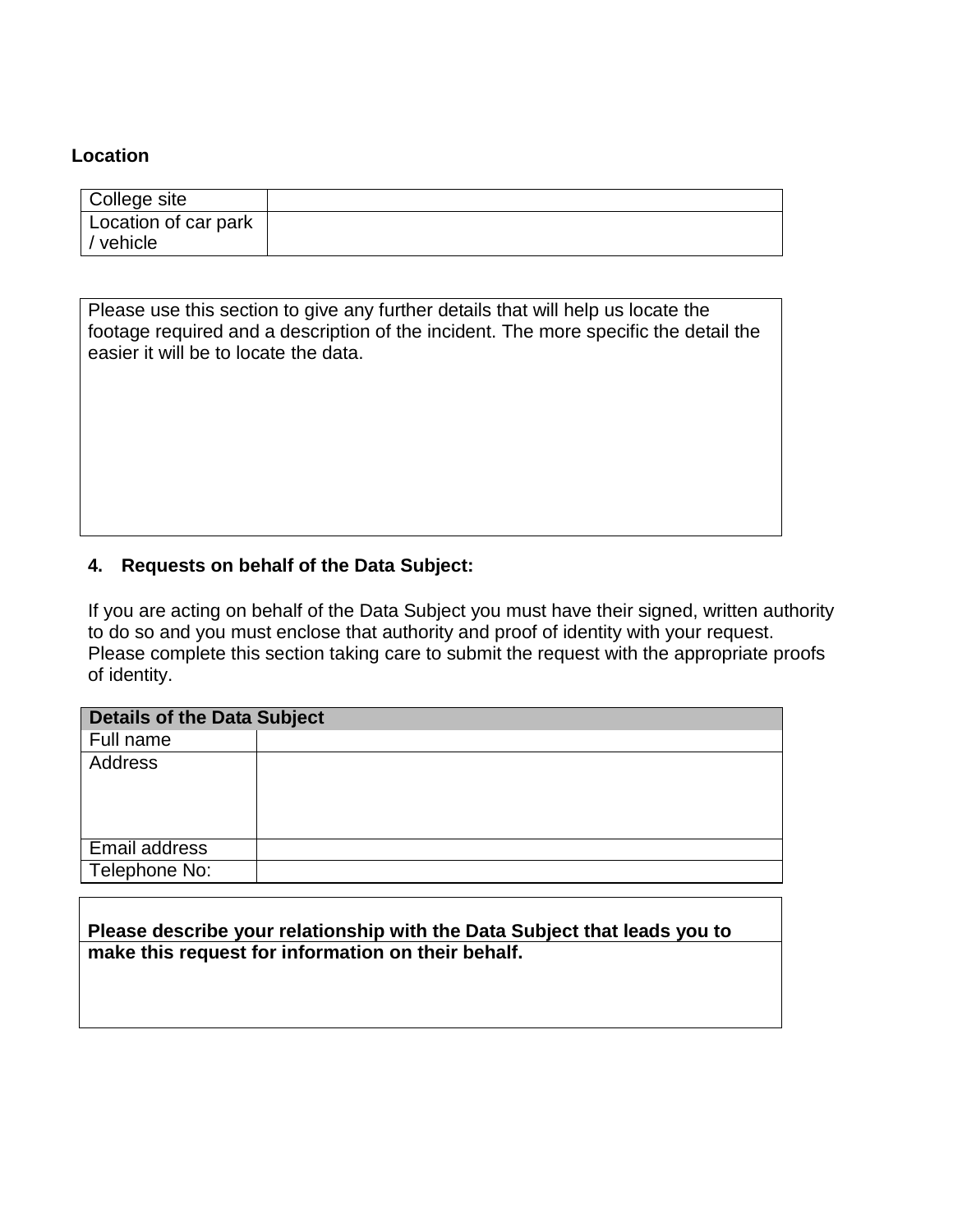## **Authorisation from Data Subject to share data**

I...................................................................hereby authorise any images of myself and / or my vehicle as detailed in this CCTV footage request form to be disclosed to :

Organisation / Firm………………………………………

Address:

Signed ………………………………………………… Date ……………………

Documents which must accompany your application are:

(i) Evidence of your identity (a copy of your passport, driving licence or birth certificate);

(ii) Signed consent to disclose to a third party (as indicated above);

## **5. Declaration and Agreement of Requesting Organisation / Firm**

I (print name) certify that I/we am/are;

1. Requesting this information on behalf of the Person(s) noted below:  $\Box$ 

Or

2. Requesting this information, on behalf of my organisation / firm, in relation to proceedings.  $□$ 

(NOTE; Tick 1 or 2, whichever is applicable).

I fully understand the implications of Data Protection Act 2018 and that I will adopt the responsibilities of Data Controller once I take possession of the relevant personal data I have requested.

So far as I am aware, the data requested is not available as unused material which is available through the Crown Prosecution Service and the Police Force. I also understand that